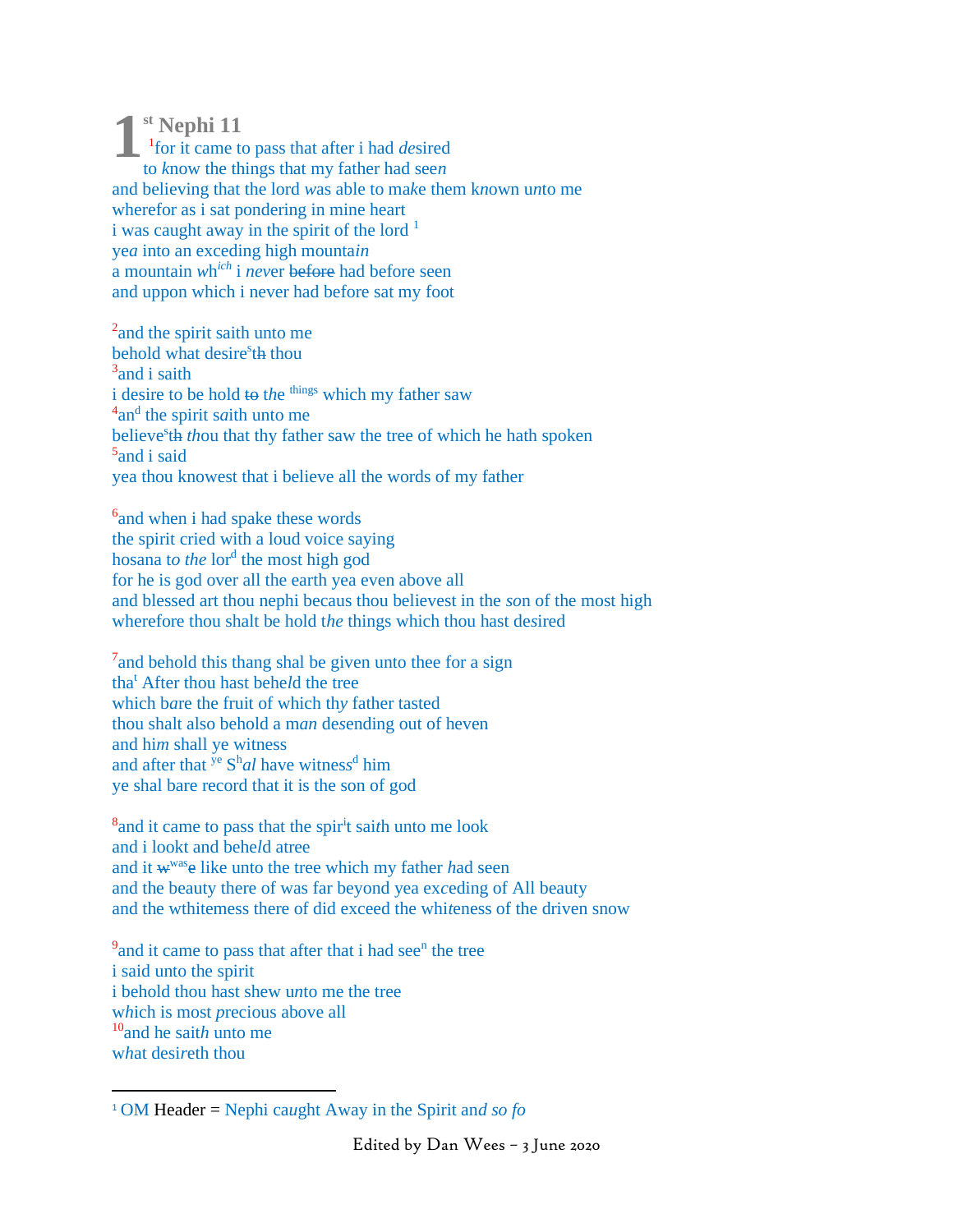$11$ and i said unto him to know the interpre*t*ation there of afor i spake unto him as a man speaketh for i beheld th*a*t he was in the form of a man yet nevertheless i k*n*ew that it was the spirit of the lord and he sp*a*ke unto me as a man speaketh with an othe*r*

<sup>12</sup>and it came to pess that *h*e said unto me look And i lookt as if to  $\alpha$  look upon him and i saw h $\theta$ im not for he had gon from before my presence <sup>13</sup> and it came to pss that I lookt and beheld <sup>t</sup>he great city jerusalem and also other citties and i be held the citty of nathareth and in the city of nathareth i be held a virgin and she was eceding fair and white

<sup>14</sup>& it came to pass that i saw the *h*evens open and and angel came down and stoo*d* before me & he saith unto me nephi what *b*eholdest thou <sup>15</sup> and i saith unto him a virgin Most beautiful and fair above all other virgins <sup>16</sup>And he saith unto me knowest thou <sup>t</sup>he condesension of god <sup>17</sup> and i saiid unto him i know that he loveth his children never the less i dot not know the me*a*ning of all things <sup>18</sup> and he saiid unto me behold the virgin which thou se*e*st is the <sup>2</sup> Mother of god after the m*a*n*n*er of the flesh

<sup>19</sup> and it came to pass that i behel that she was carried away in the spirit and after that she had been ca*r*ried away in the spirit a time for the space of a time the angel spake unto me saying look <sup>20</sup>& i loo*k*t and beheld the virgin agai*n* bear*i*ng a child in her ar*m*s  $21\&$  the angel said unto me behol*d* the lam of god yea even the eternal father knowest thou the meaning of the tree which thy father saw <sup>22</sup>a*n*d i answer<sup>d</sup> hi*m s*aying yea it is the love of god which sheadeth itself abroad in the hearts of the children  $\sigma$ <sup>f men</sup> wherefore i*t* is the most desirab*el* above all things <sup>23</sup>and he spake unto me saying y*e*a and the most jo*y*us to the soul

<sup>2</sup> OM Header = Nephi be*h*o*l*deth the Lam of God &*C*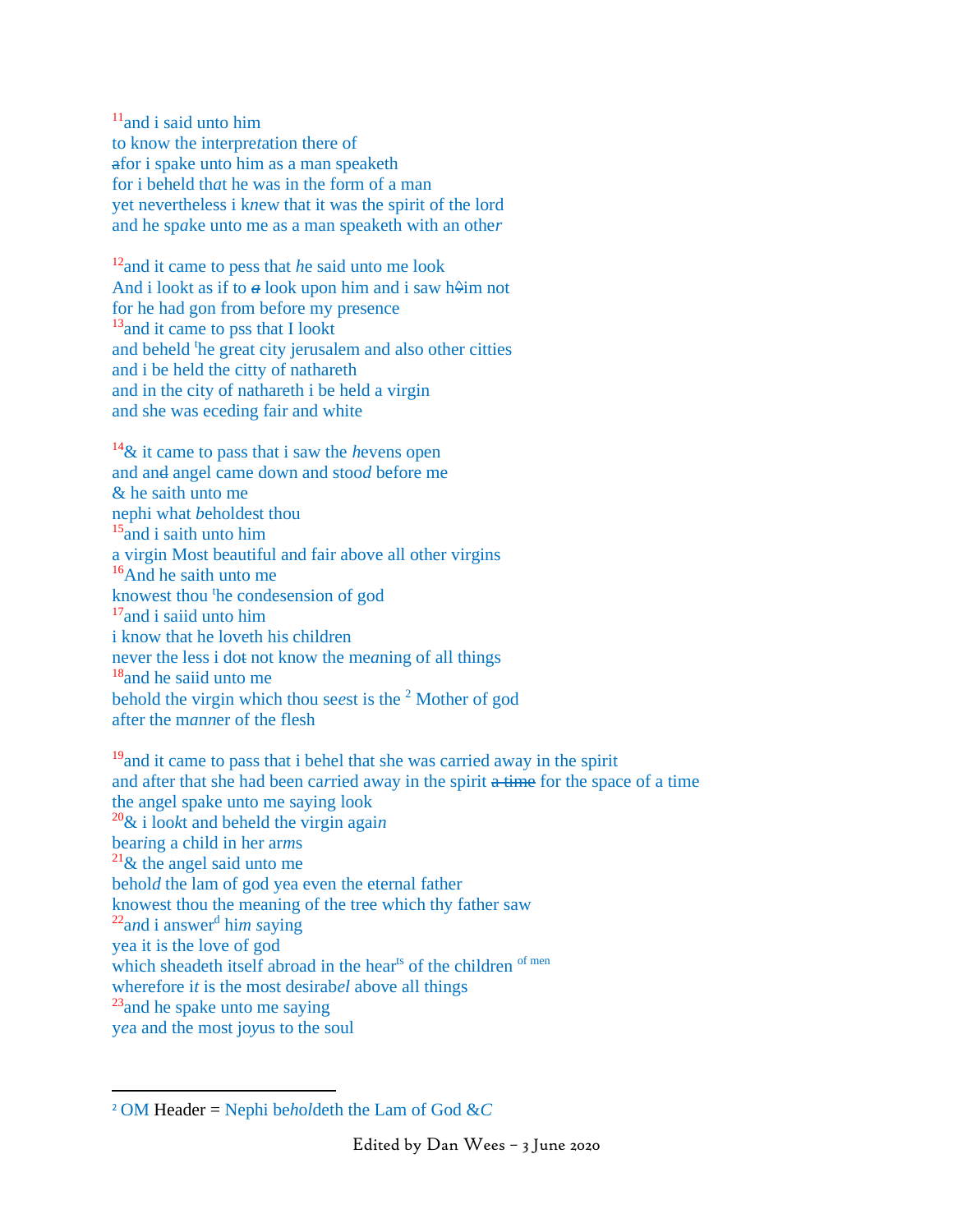$24$ and after that he had sed these words he said unto me look And i lookt a*n*d i beheld the son of god agoing forth among the children of men and i saw menny fall down at his feet and worship him

<sup>25</sup> and it came to pss that i beheld that the rod of iron which my father *h*ad see*s* t was the wor*d* of god which led to he fountain of living waters or to the tree of life which waters are a representation of the love of god and i also beheld that t*h*e tree of life was a representation of the love of god

<sup>26</sup>and the angel *s*aid unto me agai*in* look and behold t*h*e co*n*desension of god  $27\&$  i lookt and beheld the redemer of the world of which my father had spoken and i also beheld the prophet which should prepare the way before him and t*h*e lam of god *w*ent forth and Was baptsd of him and after that he was baptised of i beheld the hevens open and the holy gost c*a*me down out of heven and abode uppon him in the form of a dove

<sup>28</sup>*&* i beheld that he went forth ministeri<sup>n</sup>g unto the people in power and great glory and the multitude<sup>s</sup> ware gethered to gether to hear him and i beheld that they cast him out from among them <sup>29</sup>and i also beheld twelve others following him and it came to pass that they ware carried away in the spir<sup>i</sup>t fromm be for my face that i saw them *no*t

<sup>30</sup>& it *c*ame to pass that *t*he angel spake unto me sayin look and i lookt and i beh*el*d the hevens open a gain a*n*d i saw angels desending uppon t*he* childlren of men a*n*d they did minester *un*to them

<sup>31</sup>and he s*pak*<sup>e</sup> unto me *a*gain *s*aying look and i lookt and i beheld the lam of god goim*g* forth among the children of men & i beheld mult*i*t*u*des of people which ware sick and which ware affl*i*cted of all manner of diseases and with devels and unclean spiri*t*s and the angel spake and shewed all the*s*e things u*n*to me and they ware healed by the power of the lam of god & the devils and the unclean spirith ware cast out